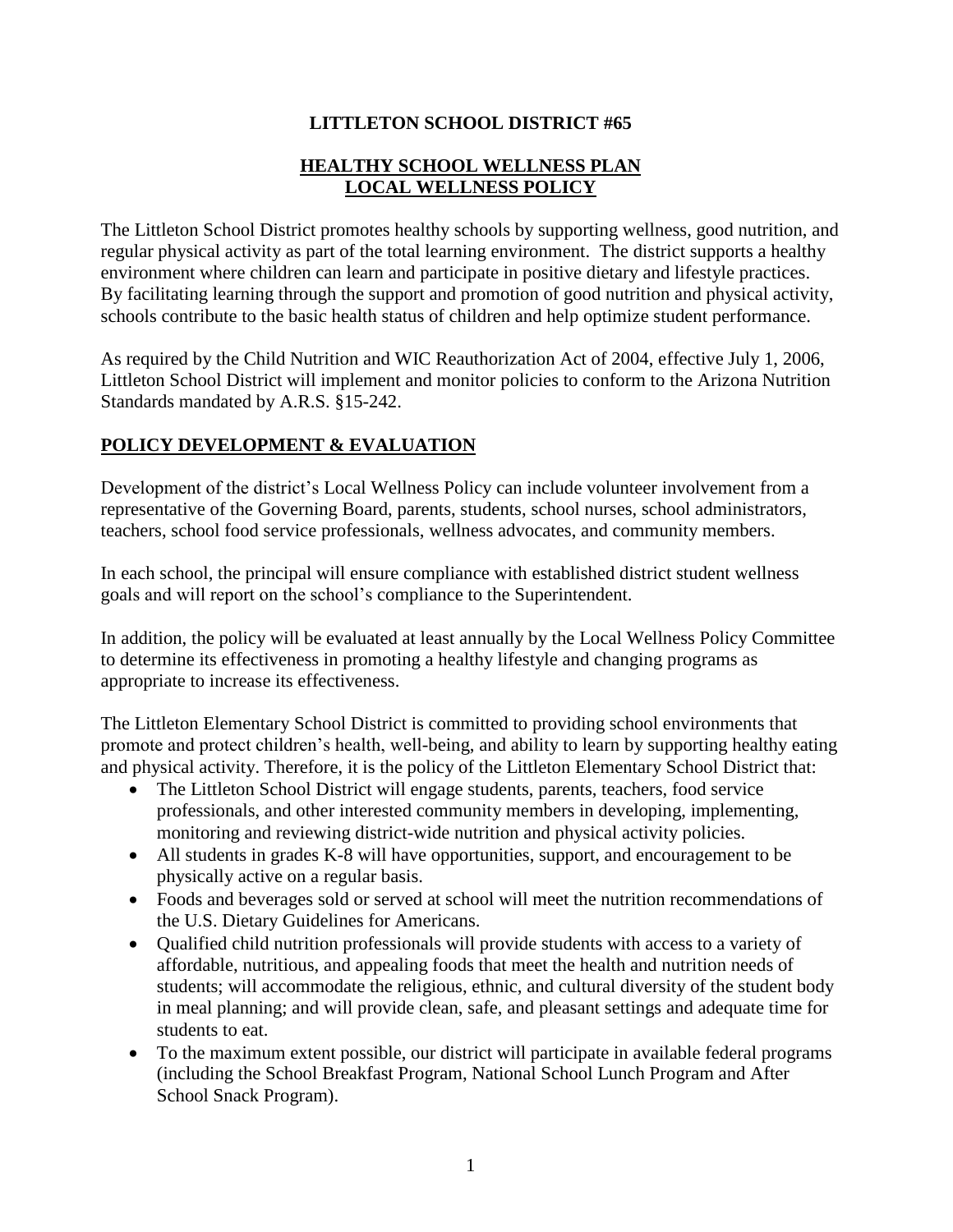Schools will provide nutrition education and physical education to foster lifelong habits of healthy eating and physical activity, and will establish linkages between health education and school meal programs, and with related community services.

## **TO ACHIEVE THESE POLICY GOALS:**

I. School Health Councils

The school district will create, strengthen, or work within existing school health councils to develop, implement, monitor, review, and as necessary, revise school nutrition and physical activity policies. The council will also serve as resources to school sites for implementing those policies. (A school health council consists of a group of individuals representing the school and community and should include parents, students, representatives of the school food authority, members of the school board, school administrators, teachers, health professionals and members of the public)

- II. Nutritional Quality of Foods and Beverages Sold and Served on Campus
- School Meals served through the Breakfast Program and National School Lunch Program will:
	- Be appealing and attractive to children.
	- Be served in clean and pleasant surroundings.
	- Meet, at a minimum, nutrition requirements established by local, state, and federal statutes and regulations.
	- Offer a variety of fresh, canned and frozen fruits and vegetables, a minimum of five different fruits and five different vegetables over the course of the week. Schools are encouraged to source fresh fruit and vegetables from local sources whenever possible.
	- Ensure that half of the served grains are whole grain. A whole grain is one labeled as a whole grain product or with whole grain listed as the primary grain ingredient in the ingredient statement. Examples include "whole" wheat flour, cracked wheat, brown rice and oatmeal.
	- Schools should engage students and parents, through taste tests of new entrees and surveys, in selecting foods sold through the school meal programs in order to identify new, healthful, and appealing food choices. In addition, schools should share information about the nutritional content of meals with parents and students. Such information could be made available on menus, a website, on cafeteria menu boards, placards, or other point of purchase materials.

Breakfast: to ensure that all children have breakfast, either at home or at school in the classroom in order to meet their nutritional needs and enhance their ability to learn.

- Schools will, to the extent possible arrange bus schedules and utilize methods to serve school breakfasts that encourage participation including serving breakfast in the classroom.
- Schools that serve breakfast to students will notify parents and students of the availability of the School Breakfast Program.
- Schools will encourage parents to provide a healthy breakfast for their children through newsletters, take-home materials or other means such as free and reduced meal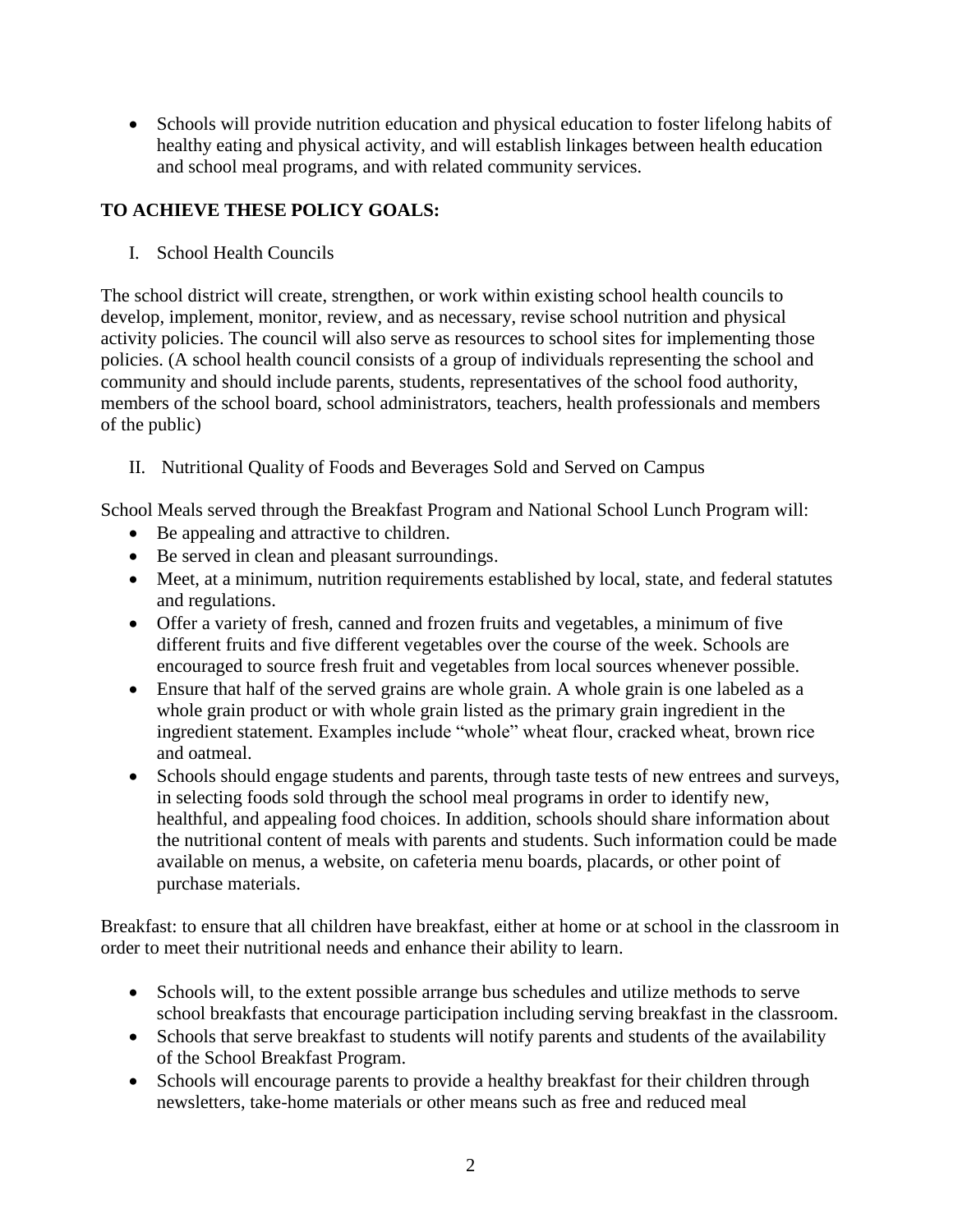applications. Schools will make every effort to eliminate any social stigma attached to, and prevent the overt identification of students who are eligible for free and reduced priced school meals. Toward this end, schools may utilize electronic identification and payment systems; or provide meals at no charge to students.

## **NUTRITION STANDARDS FOR ALL FOODS AVAILABLE ON CAMPUS DURING THE SCHOOL DAY**

Students' lifelong eating habits are greatly influenced by the types of foods and beverages available to them. In addition to ensuring that reimbursable school meals meet current ADE  $\&$ USDA guide lines and the nutrition standards set forth under their program, the district will also ensure nutrition standards are met for food and beverages sold or served to students outside the school meals program during the normal school day. **(A normal school day is defined as beginning with the start of breakfast delivery to the classrooms and ending with the last bell of the instruction period.)**

#### **Beverage Standards**

#### **Students are prohibited from having access to vending machines which sell beverages that do not meet the established nutrition standards.**

- Allowed: water without added caloric sweeteners; fruit and vegetable juices and fruit based drinks that contain at least 50% fruit juice and do meet contain additional caloric sweeteners; flavored or flavored low fat or fat free milk and nutritionally-equivalent nondairy beverages(to be defined by USDA).
- Not allowed: soft drinks containing caloric sweeteners; sport drinks; iced teas; fruit-based drinks that contain less than 50% real fruit juice or that contain additional caloric sweeteners; beverages containing caffeine, excluding fat-free chocolate milk (which contain trivial amounts of caffeine).

#### **Food Standards**

#### **Students are prohibited from having access to vending machines that sell snack foods that do not meet the established nutrition standards**.

A food item sold individually:

- Will have no more than 35% of its calories from fat (excluding nuts, seeds, peanut butter and other nut butters) and 10% of its calories from saturated and trans fat combined.
- Will have no more than 35% of its weight from added sugars.
- Will contain no more than 230 mg of sodium per serving for chips, cereals, crackers, French fries, baked goods and other snack items; will contain no more than 480 mg of sodium per serving for pastas, meats and soups and will contain no more than 600 mg of sodium for pizza, sandwiches and main dishes.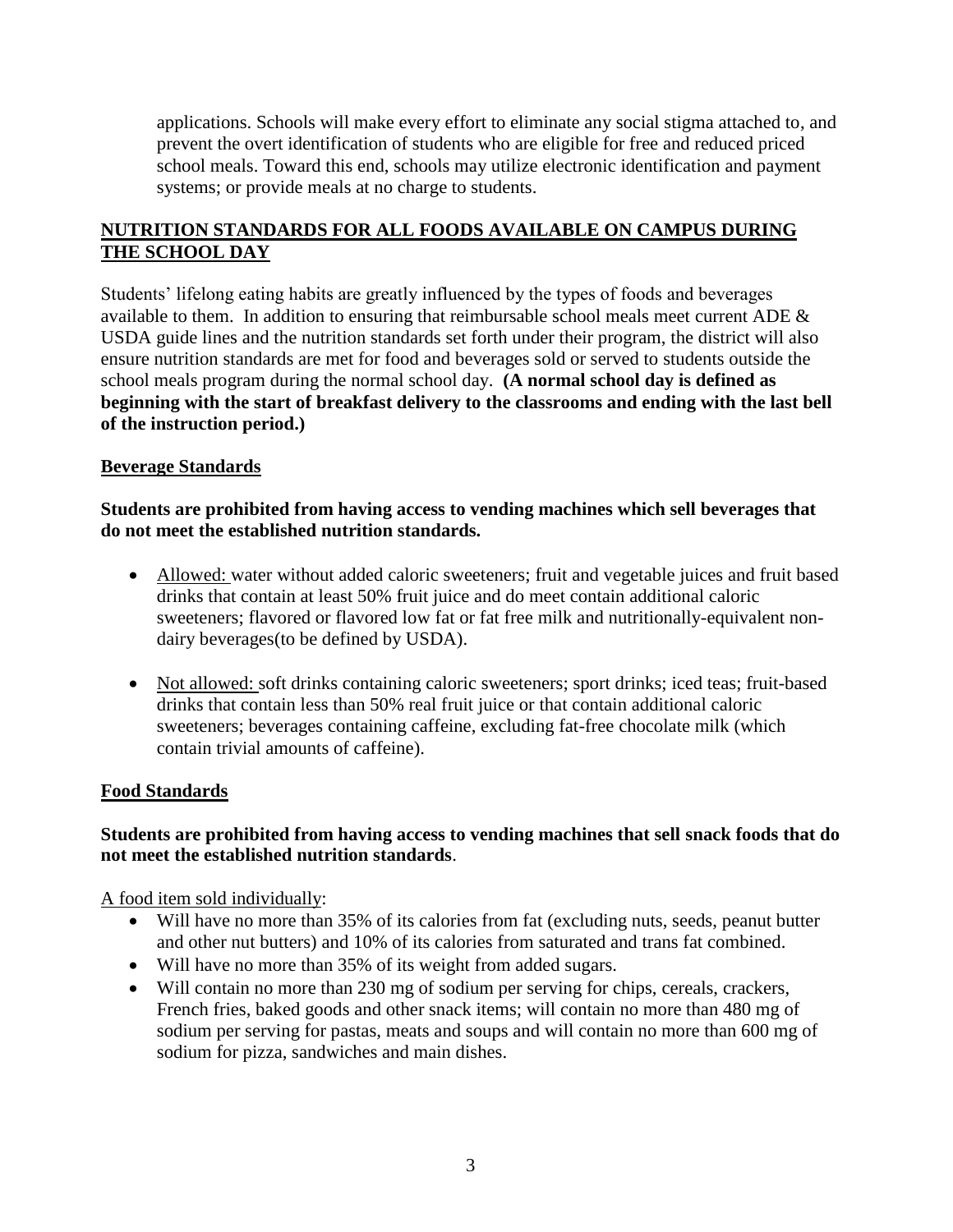#### **Specific Prohibited Foods**

- All deep-fat fried chips and crackers are prohibited.
- Final preparation method cannot be deep-fat fried.
- Entrée portions in excess of those served for a NSLP reimbursable meal.

## **NUTRITION EDUCATION**

- Students will be encouraged to start each day with a healthy breakfast.
- Students will receive nutrition education that is interactive and teaches the skills they need to adopt healthy eating behaviors.
- Nutrition education shall be age appropriate and reflect students' cultures.
- Nutrition education will be integrated into health education or core curricula and provide opportunities for students to practice skills and have fun**.**
- Nutrition education information will be shared with students' families and the community through monthly menus, school newsletters, district website and a wellness parent guide.
- Students will receive consistent nutrition messages throughout the school day in the classroom, cafeteria, and on the playground.
- Staff who provides nutrition education will follow State standards.

## **PHYSICAL ACTIVITY**

Students will be given opportunities for physical activity throughout the school day to reinforce the benefits of being physically active.

- Students in grades K-6 will have recess or physical education classes daily.
- Physical Education is recommended for 30 minutes at a minimum of twice a week in Grades K-8, depending on district staffing.
- Schools will ensure that students are moderately to vigorously active at least fifty percent (50%) of the time while participating in physical education classes.
- The district will discourage the use of physical activity as punishment, the withholding of participation in physical education class as punishment, or the use of physical education class time to complete assignments from other classes.
- Community schools will contribute to students' physical activity opportunities by encouraging safe walking to and from school daily.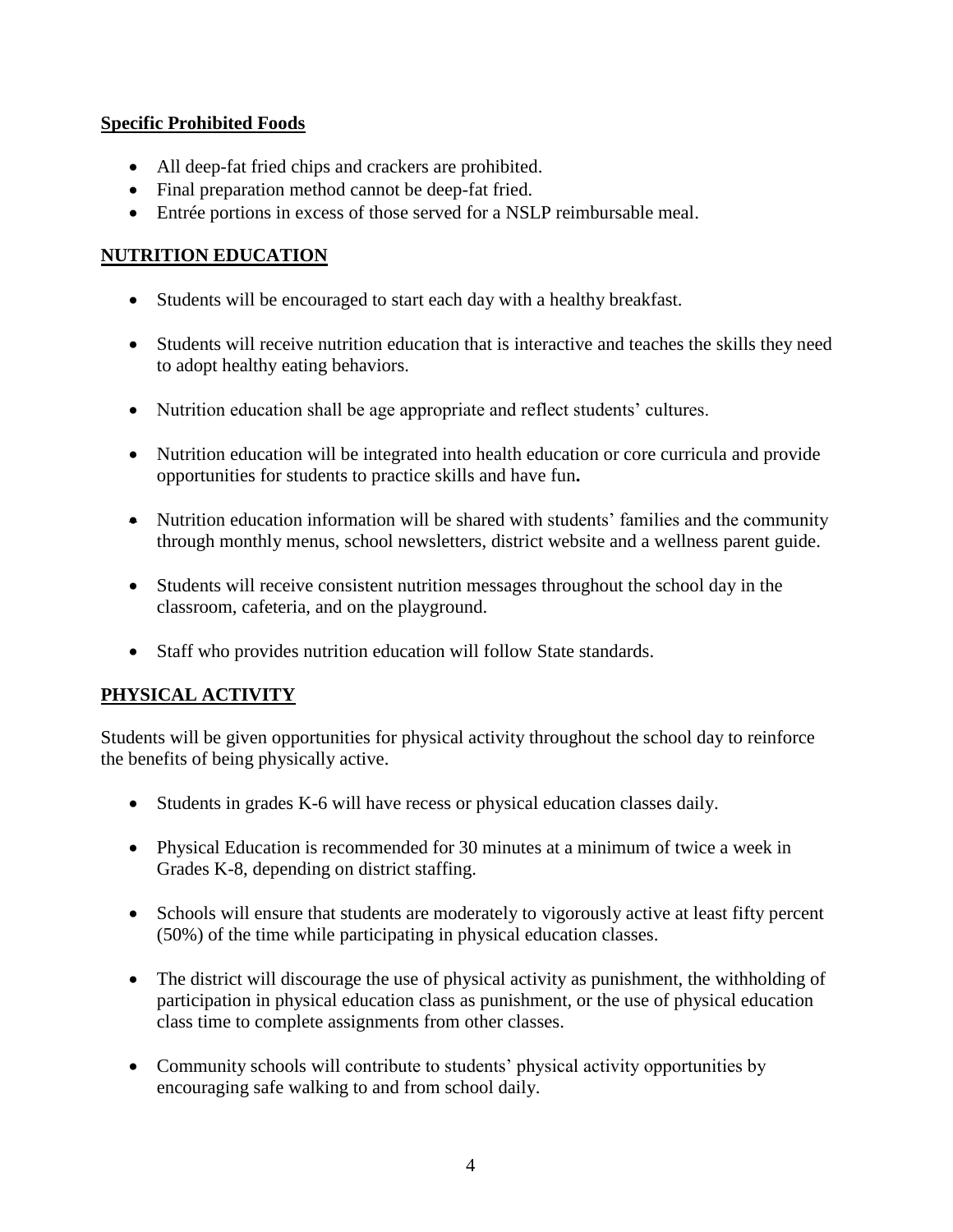• Programs may be offered, dependent on funding, that provide opportunities for additional school-sponsored physical activity after school, such as sports opportunities, intramurals, etc.

## **OTHER SCHOOL-BASED ACTIVITIES**

## Classroom parties:

- Parents and teachers are encouraged to follow the Nutrition Standards when planning classroom parties. Serving carbonated beverages is discouraged.
- **All food brought onto campus for classroom parties must originate from a Maricopa County Environmental Services approved kitchen or institution, such as a supermarket or bakery. Baked goods prepared at home are not acceptable.**
- Food should be delivered at proper temperature and unwrapped food should be served with a non-latex gloved hand or serving utensil.
- All food should be maintained at proper temperature.
- The classroom teacher is responsible for adhering to the above guidelines.

# **EVALUATION**

.

A primary goal will be to regularly (at least annually) evaluate the effectiveness of this policy in promoting healthy eating and changing the program as appropriate to increase its effectiveness. This evaluation will be measureable. The results of each evaluation, including the extent to which schools are in compliance with District policy, the extent to which the District policy complies with federal regulations, and a description/summary of the progress made in attaining the goals of the District, shall be made available to the public. Physical education teachers and school health professionals shall have an opportunity to participate in the evaluation and implementation of this policy.

# **PARENT, COMMUNITY AND STAFF INVOLVEMENT:**

A primary goal will be to engage family members, students and representatives of the school food authority, the Governing Board, school administrators, and the public in development and regular review of this school policy.